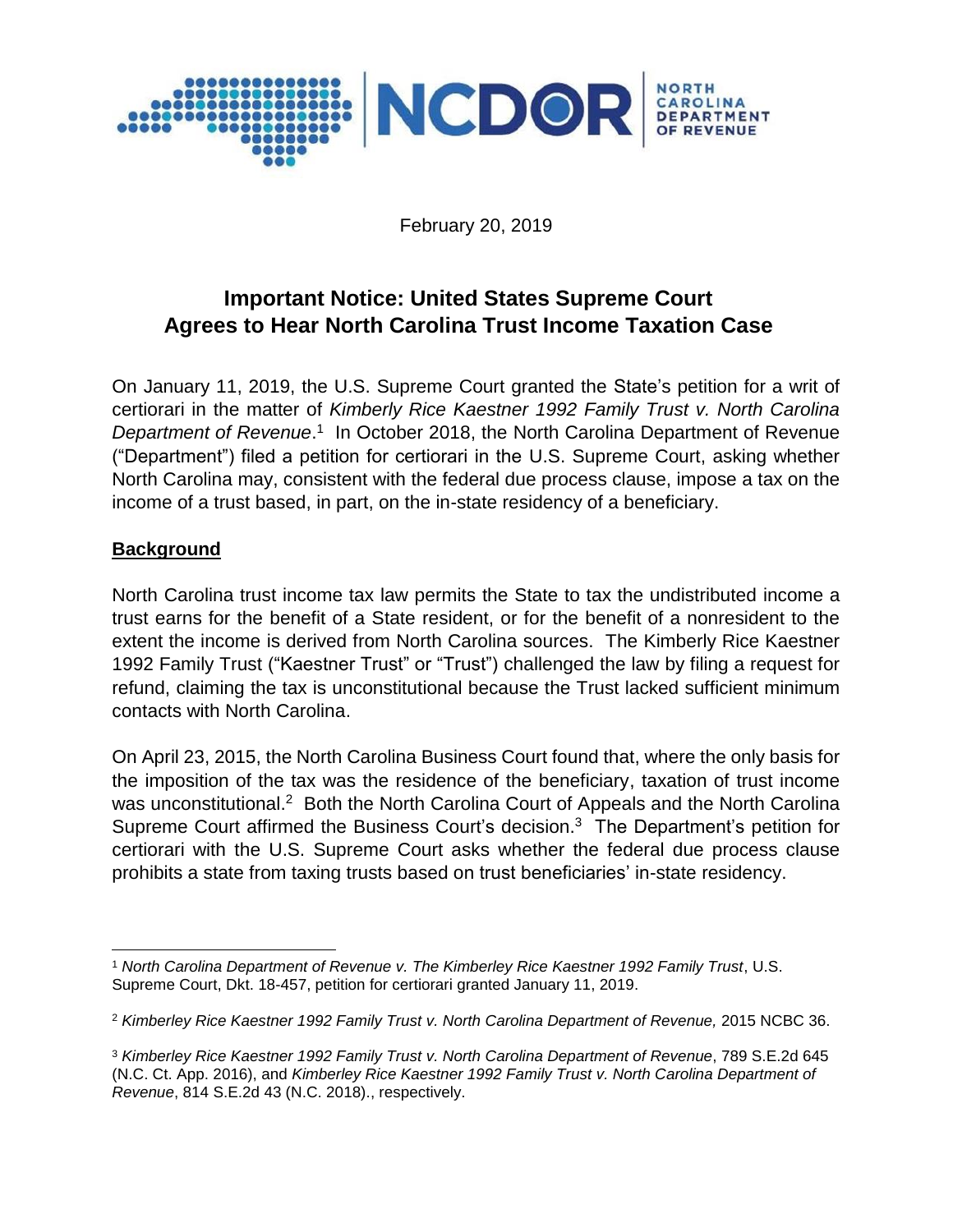# **North Carolina Tax Statutes**

A taxpayer may request a refund of an overpayment made by the taxpayer by taking one of the following actions within the statute of limitations for obtaining a refund: (1) filing an amended return reflecting an overpayment due the taxpayer, or (2) filing a claim for refund. N.C. Gen. Stat. § 105-241.7(b). Subsection (a) of N.C. Gen. Stat. § 105-241.6 provides the general statute of limitations period, which is the later of: (1) three years after the due date of the return, or (2) two years after payment of the tax.

N.C. Gen. Stat. § 105-241.6(b) provides exceptions to the general statute of limitations for obtaining a refund of an overpayment. Subdivision (5) of subsection (b) provides an exception due to a "contingent event." N.C. Gen. Stat. § 105-241.6(b)(5)a defines a contingent event to mean "litigation or a state tax audit initiated prior to the expiration of the statute of limitations" which prevents a taxpayer from possessing the information necessary to file an accurate and definite request for refund of an overpayment.

According to State law, a person subject to a contingent event must file a written notice with the Secretary of Revenue prior to the expiration of the general statute of limitations for obtaining a refund. N.C. Gen. Stat. § 105-241.6(b)(5)a. The notice must identify and describe the contingent event, identify the type of tax affected by the contingent event, list the return or payment affected by the contingent event, and state in clear terms the basis used to determine the estimated amount of the overpayment. Id. If a taxpayer is subject to a contingent event and properly files written notice with the Secretary, the period to request a refund of an overpayment is six months after the contingent event concludes. Id. A taxpayer is not permitted to request a refund of an overpayment based on a contingent event as defined in G.S. 105-241.6(b)(5) until the event is finalized and an accurate and definite request for refund of an overpayment may be determined. N.C. Gen. Stat. § 105-241.7(b).

# **Application of North Carolina Tax Statutes**

As stated earlier, on January 11, 2019, the United States Supreme Court agreed to review the North Carolina Supreme Court's decision regarding the Kaestner Trust. Because the case is currently before the United States Supreme Court, the contingent event regarding the facts of the Kaestner Trust (the "Kaestner Contingent Event") has not concluded.

A fiduciary of a trust who believes the facts of Kaestner apply to the facts of the trust should file [Form NC-14,](https://files.nc.gov/ncdor/documents/forms/nc14.pdf) Notice of Contingent Event or Request to Extend Statute of Limitations, prior to the expiration of the general statute of limitations for obtaining a refund for any year the Kaestner Contingent Event prevents the trust from filing a definite request for refund with the Department. Affected persons should refer to the